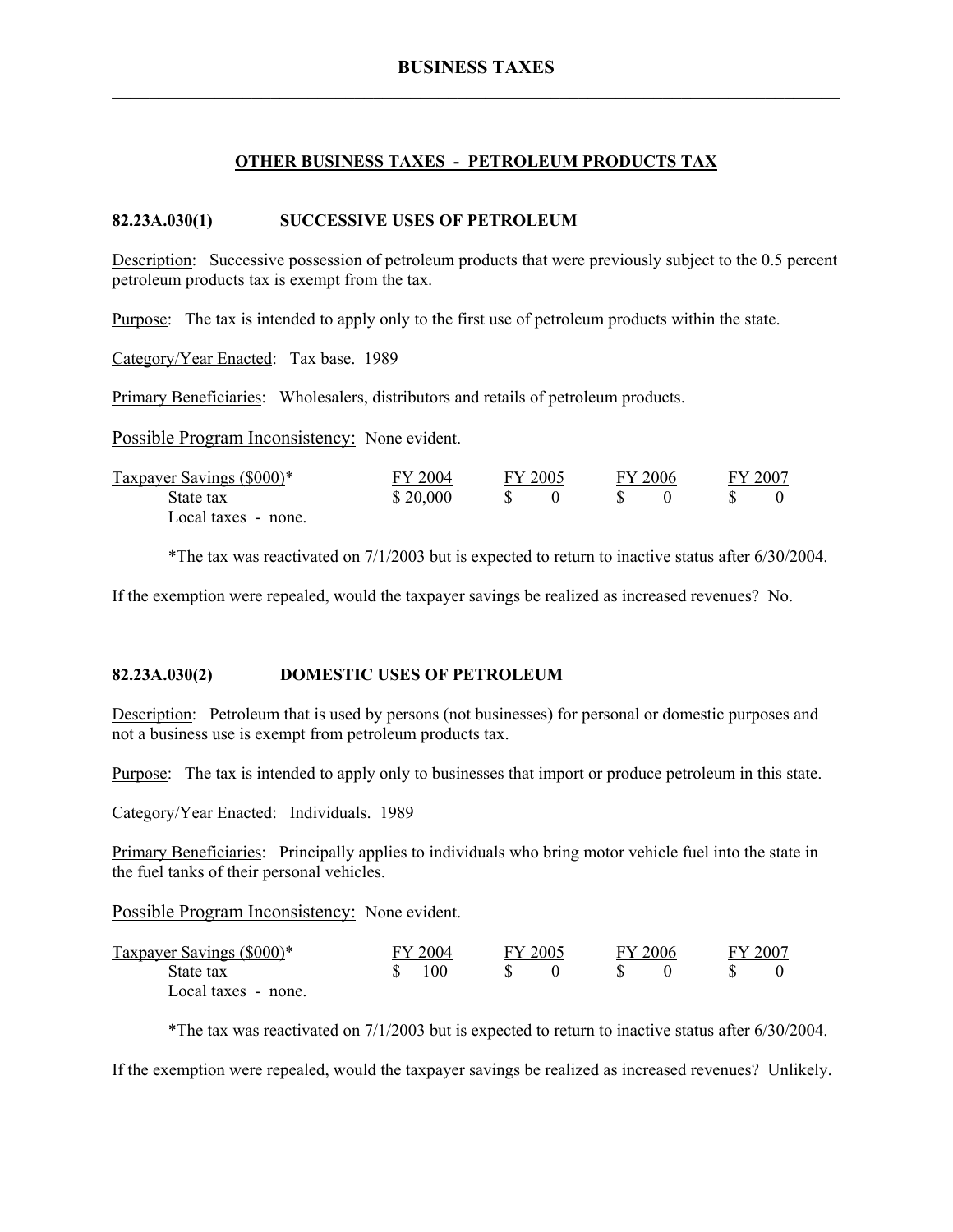## **82.23A.030(3) CONSTITUTIONAL EXEMPTIONS**

Description: Petroleum products tax does not apply to persons or activities which the state cannot tax under the U.S. Constitution.

Purpose: Covers the first use of petroleum products by the military and Indian tribes, as well as products that are in the process of interstate commerce.

Category/Year Enacted: Commerce. 1989

Primary Beneficiaries: The federal government and Indian tribes.

Possible Program Inconsistency: None evident.

| Taxpayer Savings (\$000)* | FY 2004 | FY 2005 | FY 2006 | FY 2007 |
|---------------------------|---------|---------|---------|---------|
| State tax                 | \$1,000 |         |         |         |
| Local taxes - none.       |         |         |         |         |

\*The tax was reactivated on 7/1/2003 but is expected to return to inactive status after 6/30/2004.

If the exemption were repealed, would the taxpayer savings be realized as increased revenues? No.

### **82.23A.030(4) PETROLEUM USED PRIOR TO 7/1/1989**

Description: Possession of petroleum before the effective date of tax (7/1/1989) is exempt.

Purpose: To prevent the tax from applying to petroleum on which the owners did not anticipate having to pay tax.

Category/Year Enacted: Tax base. 1989

Primary Beneficiaries: None; it is assumed that there are no petroleum products remaining in inventory since 1989.

Possible Program Inconsistency: None evident.

Taxpayer Savings (\$000) None.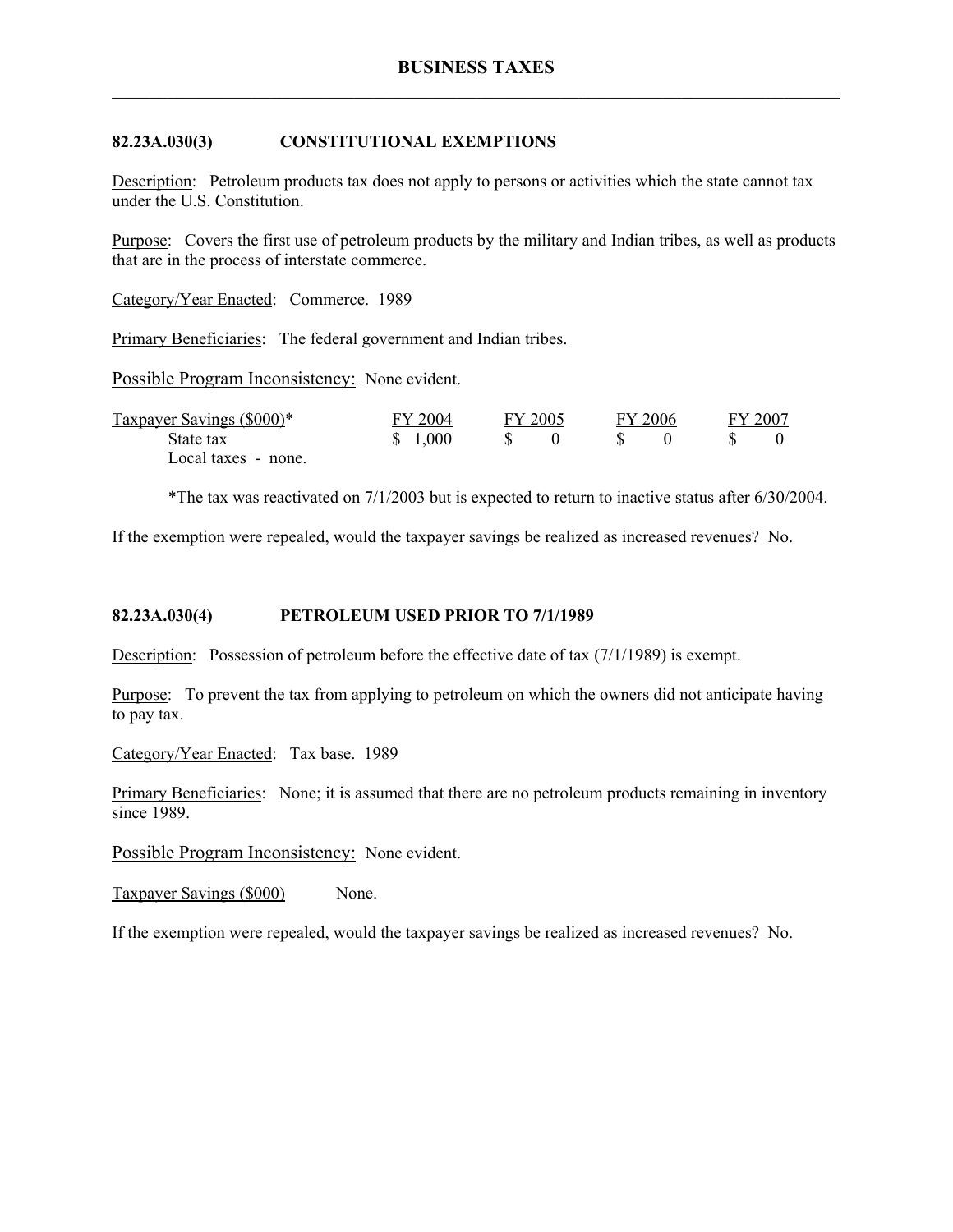### **82.23A.030(5) FUEL USED IN PROCESSING**

Description: Exemption from petroleum products tax is provided for natural gas, petroleum coke, liquid fuel, or fuel gas that is used in processing of petroleum products.

Purpose: To exclude fuels that are consumed in processing and restrict the tax to products that are ultimately sold at retail.

Category/Year Enacted: Tax base. 1989

Primary Beneficiaries: Petroleum refiners.

Possible Program Inconsistency: None evident.

| Taxpayer Savings (\$000)* | FY 2004 | FY 2005 | FY 2006 | FY 2007 |  |
|---------------------------|---------|---------|---------|---------|--|
| State tax                 | 100     |         |         |         |  |
| Local taxes - none.       |         |         |         |         |  |

\*The tax was reactivated on 7/1/2003 but is expected to return to inactive status after 6/30/2004.

If the exemption were repealed, would the taxpayer savings be realized as increased revenues? Unlikely.

#### **82.23A.030(6) EXPORTED PETROLEUM PRODUCTS**

Description: Petroleum products that are exported for use outside of Washington are exempt from tax.

Purpose: The tax is intended to apply only to products ultimately used in this state.

Category/Year Enacted: Tax base. 1989

Primary Beneficiaries: Petroleum exporters.

Possible Program Inconsistency: None evident.

| Taxpayer Savings (\$000)* | FY 2004 | FY 2005 | FY 2006 | FY 2007 |  |
|---------------------------|---------|---------|---------|---------|--|
| State tax                 | \$6,500 |         |         |         |  |
| Local taxes - none.       |         |         |         |         |  |

\*The tax was reactivated on 7/1/2003 but is expected to return to inactive status after 6/30/2004.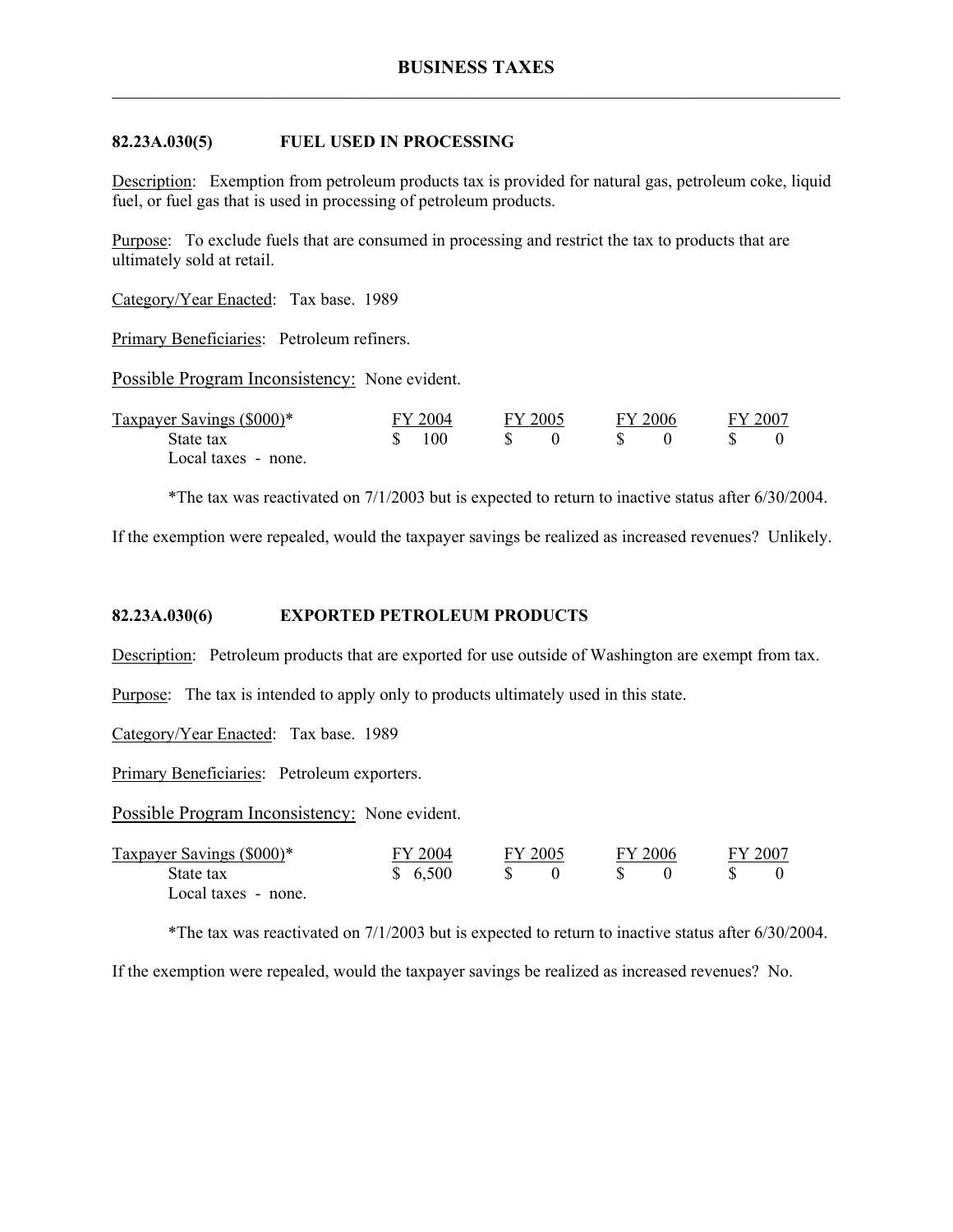# **82.23A.030(7) PACKAGED PETROLEUM PRODUCTS**

Description: Petroleum products that are packaged are not subject to the tax.

Purpose: The purpose of the tax is to generate funds to provide adequate insurance and funding for programs to clean up discharges from leaking underground petroleum storage tanks. Presumably packaged products are not stored in such tanks and do not have the potential to cause pollution.

Category/Year Enacted: Tax base. 1989

Primary Beneficiaries: Importers of packaged petroleum products.

Possible Program Inconsistency: None evident.

Taxpayer Savings (\$000) The extent of packaged petroleum products is believed to be minimal.

If the exemption were repealed, would the taxpayer savings be realized as increased revenues? Unlikely.

### **82.23A.040(1) PETROLEUM IN VEHICLE FUEL TANKS**

Description: A credit is allowed against the petroleum products tax for fuel that is exported from the state in the fuel tank of any vehicle, including airplanes, ships or trucks.

Purpose: The tax is paid upon the first use of the products in Washington. It is presumed that the first use of fuel exported in fuel tanks will largely be outside of the state.

Category/Year Enacted: Tax base. 1989

Primary Beneficiaries: Refiners and wholesalers who deliver their products outside the state.

Possible Program Inconsistency: None evident.

| Taxpayer Savings (\$000)* | FY 2004 | FY 2005 | FY 2006 | FY 2007 |  |
|---------------------------|---------|---------|---------|---------|--|
| State tax                 | 100     |         |         |         |  |
| Local taxes - none.       |         |         |         |         |  |

\*The tax was reactivated on 7/1/2003 but is expected to return to inactive status after 6/30/2004.